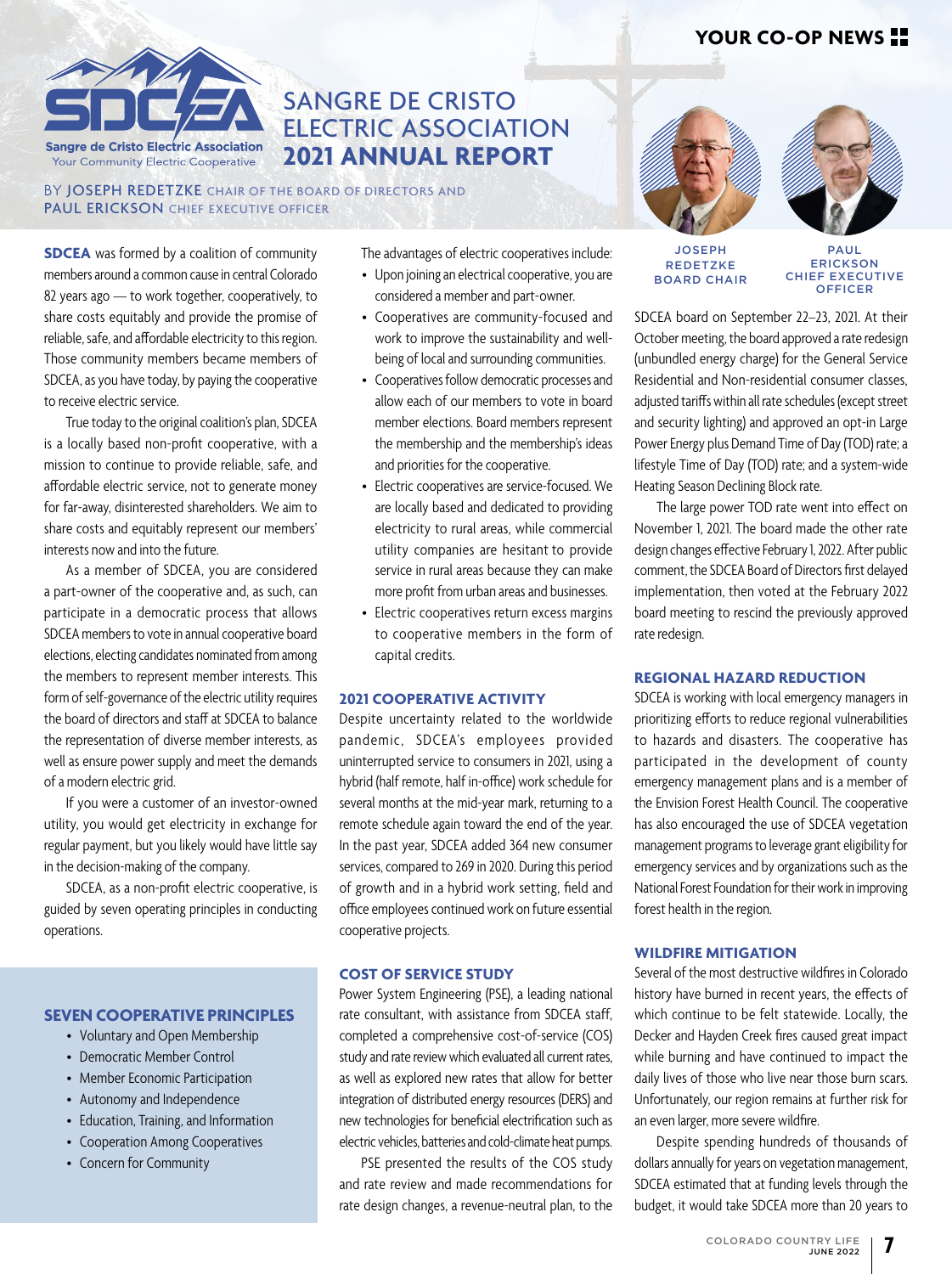## **YOUR CO-OP NEWS**

effectively clear regional electric lines of potentially hazardous vegetation. The SDCEA board, faced with this reality, took an unprecedented step to fund an accelerated effort to expand SDCEA's wildfire mitigation plan, assessing a \$6 per month per account wildfire mitigation rate rider. Spending on wildfire mitigation totaled \$1.25 million in 2021 with \$1 million spent directly on clearing rights-of-way. The remaining \$250,000 was used to fund wildfire mitigation drone survey data collection. Crews will be working to clear trees and overgrown vegetation along company rights-of-way through SDCEA's five-county service territory in the next several years.

The rate rider will be used for a limited time and for the specific and necessary purpose of accelerated funding of vegetation removal to mitigate the threat of wildfires on our system. Funding raised through this rider will be used only for wildfire mitigation. The wildfire mitigation rider increases by \$1 each year, up to a \$10 per month per account maximum. It will be reviewed periodically for effectiveness by the SDCEA board. The monthly charge will "sunset," (be removed) from SDCEA bills, when funding from the wildfire mitigation rider is deemed no longer necessary.

#### **DRONE PROGRAM**

SDCEA partnered with the National Rural Electric Cooperative Association in 2021 to conduct an inventory of the 850 miles of overhead power service lines on SDCEA's system using drone technology. Progress on this project has garnered national attention, as cooperatives nationwide are learning through SDCEA's experiences how this technology can be used in managing cooperative operations.

SDCEA is applying drone technology to an expanding list of operational applications. The speed, efficiency, and quality of top-down and close-up imagery collected by the drone has been used to identify the critical areas on SDCEA's line in need of immediate vegetation management for wildfire mitigation.

Drone imagery also provides SDCEA infrastructure information — a detailed inventory of equipment in the field. Findings include things as small as a missing bolt on a piece of equipment to the condition of spans, thermal information about transformers and more. This information can reduce outage downtimes, as SDCEA operations use the findings to improve system delivery to consumers. SDCEA has also used drone information for engineers to inspect newly constructed line to make sure it is in the field as designed, to survey right-of-way conditions and aid in compliance inspections. Drones increase safety to line crews, who spend less time on poles surveying the electric system. Drones can also be sent to capture

images in areas that line crews previously had to hike to or climb to for access.

### **RESIDENTIAL DEVELOPMENTS OF THE FUTURE**

All electric new homes are an important component in reducing future carbon emissions. Electric homes are better for the climate, creating 25%-45% less greenhouse gas emissions than homes burning fossil fuels such as natural gas, propane or wood. Since 2018, SDCEA has worked with eight developers of residential and mixed-use projects in the town of Buena Vista, who have agreed to make the developments "all-electric," relying on electric space and water heating. When built out, there will be more than 470 residential units in these developments, largely relying on cove radiant heating or cold-climate air-source heat pump systems. Buildout for these developments is expected in 2023–2025, which is later than original expectations due to building supply chain delays, labor shortages and increased costs.

#### **RENEWABLE ENERGY & ENERGY EFFICIENCY**

SDCEA continues to have one of the highest percentages of home and business solar installation rates in the state. In 2021, there were 535 solar installations on our system, compared with 450 in 2020, 393 in 2019 and 317 in 2018.

As a member-owner of Tri-State Generation & Transmission, our wholesale power supplier, SDCEA directly benefits from Tri-State's growing portfolio of utility-scale wind, solar and other renewable projects. Tri-State plans to bring 1,000 MW of utility-scale wind and solar projects online by 2024, supplying 70% clean energy to members system-wide by 2030.

In 2021, Tri-State:

- Completed two new wind projects, totaling 304 MW of the over 1,000 MW of renewable projects scheduled for completion by 2024.
- Supplied 34% of the energy members used this year from clean sources, working toward their goal of 50% by 2024.
- Combined, Tri-State's clean energy sources with SDCEA's Trout Creek Solar and members' rooftop solar generation to provide SDCEA customers with more than 41% of your energy from renewable and local sources in 2021.
- Filed a Revised Preferred Plan to its Colorado Energy Resource Plan, identifying a significant investment in over 2,000 MW of renewables and battery storage to increase Tri-State's clean energy portfolio to roughly 4,000 MW by 2030. SDCEA, in partnership with Tri-State, returned

\$13,264 in rebates to our consumers to encourage energy efficiency upgrades.

The 2 MW Trout Creek Solar facility, located on Colorado Department of Corrections property, produced more than 13,900 MWhs of renewable energy since going online in 2019. This is about 13.5% below projections due to mechanical downtimes.

The facility was offline from the first week of September through the end of 2021 due to a failed inverter and unavailability of parts for repair.

The Trout Creek Community Solar program is available by subscription to consumers who opt to pay a little extra each month for that energy to offset their carbon footprint. Community solar may also be attractive to consumers who cannot or do not want to install solar panels at their home or business.

SDCEA's Green Energy program provides members with the opportunity to purchase 100 kWh blocks of renewable electricity to offset your electricity usage without an expensive investment in equipment and installation.

The current cost of each block is 40 cents. For an average consumer, this cost amounts to a few dollars per month extra and will show up on your regular bill as a Renewable Energy charge. For an extra 40 cents per month for each block, you may purchase renewable energy to offset a portion of, or the entire amount of, electricity in your home or business. There is no limit on the number of blocks you may purchase. For example, if your average monthly usage shows you draw about 700 kWh of power, for an additional \$2.80 a month, your home would be powered by 100% renewable sources. You must commit to the program for a minimum of one year. You will be billed for the number of blocks you commit to regardless of your actual kWh consumption. Green Energy block prices are market-based and are subject to change.

#### **OPERATIONS & MAINTENANCE**

SDCEA deployed several contractors to work on projects important to ongoing infrastructure improvements, including the completion of rebuilding the main feeder line from Buena Vista to Twin Lakes to improve service and redundancy to consumers serviced by the two substations. The project encompasses approximately 18.5 miles.

The energy delivery system was rebuilt at the Chateau Chaparral subdivision near Nathrop. The project consisted of six phases, and retirement of obsolete Chateau Chaparral equipment is set to begin this summer. More than 310 services will be added to SDCEA's system after completion of this project, which will provide more reliable, safe power to residents in the area.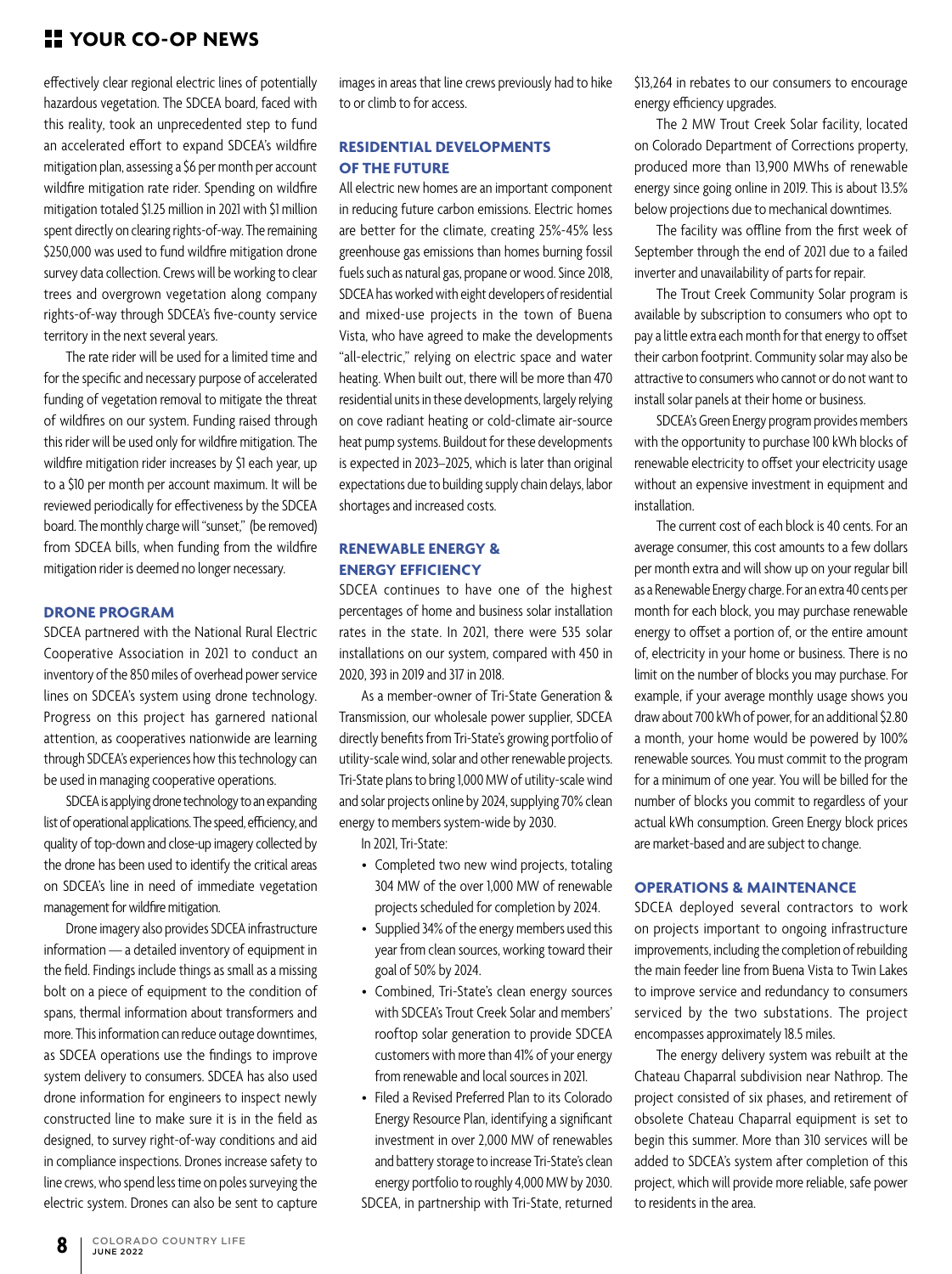SDCEA was able to install equipment on the taps off the west and south feeders from Buena Vista Substation and all feeders of the Ray Lewis Substation to protect three-phase lines between the two substations. This will increase reliability to consumers, and mitigate dropping power to homes and businesses fed from our main line.

A portion of the three-phase and all of the singlephase going to St. Elmo in conjunction with Colorado Central Telecom was rebuilt, for a total of 12.5 miles, again improving service to consumers in the area as well as providing CCT with the infrastructure necessary to provide high-speed internet fiber to the community.

In West Creek, 1.5 miles of line was rerouted, upgraded and rebuilt from along the creek to along the road right-of-way. The project saved substantial fire mitigation costs in the area and shortened several spans between poles, which is expected to decrease line outages in the future. The relocation will improve access to the line by SDCEA crews for ongoing maintenance and any needed repairs.

#### **COMMUNITY SUPPORT, OUTREACH AND ENGAGEMENT**

The SDCEA Board of Directors approved \$111,400 for charitable giving in 2021. Several programs were funded by this allocation, sending local financial aid to serve the members and organizations of our fivecounty service territory.

SDCEA awarded \$35,000 in total scholarships, including one four-year scholarship for \$2,000 per year and 13 \$2,000 one-time scholarships. Two matching awards for Tri-State scholarships, \$500 each, were awarded to area students seeking educational opportunities beyond high school.

Funded by the SDCEA Community Grant Program, The Chaffee County Community Foundation (CCCF) in 2021 awarded \$32,350 in charitable grants at the end of the summer to 16 organizations serving Chaffee, Lake, Fremont and Custer counties.

The SDCEA Matching Grant program, where members and employees of SDCEA may submit a request to have a donation match made to local non-profit organizations up to \$200 per member and \$1,000 in total for the organization, supported 32 organizations for a total of \$11,504.02 awarded in 2021, compared to \$9,531.02 awarded to 26 organizations in 2020.

#### **ADDITIONAL HIGHLIGHTS:**

- In 2021, the participation in the Power of Change bill round-up program for charitable causes increased by 111 consumers, or 6.3%.
- One of our major lenders, CoBank, provided SDCEA charitable giving programs a \$10,000 match in 2021.
- Corporate and CEO charitable donations totaled \$6,162 in 2021.

#### **FINANCIAL & STATISTICAL**

#### **Unprecedented Bill Credit**

Due in part to unseasonably cold winter weather in 2021, SDCEA sold 125,737,690 kWh to consumers, compared to 121,794,736 kWh in 2020. The higherthan-anticipated sales, along with a small reduction in SDCEA's wholesale power cost, led to healthier margins for the year than were anticipated. The unique occurrence prompted the SDCEA Board of Directors

#### **81ST ANNUAL MEETING CONDENSED MINUTES** June 9, 2021 | NATHROP, COLORADO

The 81st Annual Meeting of the members of Sangre de Cristo Electric Association, Inc. (SDCEA) was called to order by Chair Joseph Redetzke at 10:00 a.m. on Wednesday, June 9, 2021, at Mt. Princeton Hot Springs Resort, Nathrop, Colorado.

**Invocation** – Redetzke introduced SDCEA Lead Lineman Matt Shepherd to give the invocation.

**Pledge of Allegiance** - Redetzke led the Pledge of Allegiance.

**National Anthem** - Redetzke introduced SDCEA Scholarship recipient, Hannah Volpe to sing the National Anthem.

**Quorum requirements** – SDCEA Attorney Casey Martin reported quorum requirements are 50 members registered in person. 65 members were registered. Martin declared a quorum present.

**Close registration** – Martin closed registration at 10:08 a.m.

**Annual meeting notice, certificate of mailing** – Martin presented the annual meeting notice and certificate of mailing. Martin reported the meeting notice was mailed on May 10, 2021, to all members of record addressed according to information on file, as of the date of record of April 12, 2021. He presented the 2020 annual report and noted it was distributed in the June issue of the *Colorado Country Life* magazine.

**Introduce director nominees** – Martin introduced director nominees.

Uncontested:

Rural Chaffee/Lake County – Charles A. Abel II (incumbent)

At-Large – Dan C. Daly (incumbent)

**Election of directors** – Martin reported that Rural Chaffee/Lake County director Charles A. Abel II and At-Large candidate Dan C. Daly are running unopposed and may be elected by voice vote. Motion carried by voice vote to elect Abel and Daly to three-year terms.

**Minutes of the 79th annual meeting** – Martin entertained a motion to dispense with the reading of the minutes of the 79th annual meeting held June 20, 2019 and approve them as written. Motion was made and carried. **Introduce directors** – Redetzke introduced directors present.

**Introduce guests** – SDCEA Chief Executive Officer Paul Erickson introduced guests: former directors; Phil DeLuca and Don Kaufman; Ruth Eggleston, widow of former director, Howard Eggleston; Tri-State Generation & Transmission (TSGT) CEO Duane Highley, TSGT Vice President Member Relations Catherine Crowfoot and TSGT Relationship Manager Peter Rusin; CREA and Mountain Parks Electric Board President Jeff Hauck.

#### **Board Chair and Chief Executive Officer report** –

Redetzke discussed the impact of the COVID-19 pandemic during the previous 15 months and SDCEA's ability

to continue to provide reliable, safe, and sustainable electricity. SDCEA donated more than \$102,000 to charitable organizations in its territory. Redetzke spoke about the purpose of the Wildfire Mitigation Rate Rider, the results of the 2020 contested director election, and current director education achievements completed. Redetzke also discussed SDCEA's commitment on keeping costs down and the efforts to maintain current rates by contracting a third-party rate consultant.

Erickson spoke about SDCEA's decision to close the office during the pandemic and continued to provide uninterrupted consumer service, scheduled maintenance, outage calls, and new installations to homes and businesses. SDCEA consumers benefit from utility-scale wind, solar, and other renewable projects provided by TSGT, which is 33% of the energy consumed by SDCEA members. TSGT is developing an additional 100 MW of solar and 104 MW of wind-powered projects, which will increase its renewable resources to 45%. SDCEA implemented an aggressive construction work plan in 2020, despite the pandemic.

**Treasurer's report** – Gerk presented the Treasurer's report and addressed the 2020 financial data as shown in the annual report.

**Power supply report** – Erickson introduced Duane Highly CEO of Tri-State Generation & Transmission. Highly reported on TSGT's efforts to expand flexible power sources using energy produced by clean energy resources, the necessity to use a variety of energy sources, and lowering wholesale electric rates.

**Colorado Rural Electric Association report** – As secretary of the CREA board, Redetzke discussed legislative issues important to electric cooperative consumers.

**Old, unfinished or new business** – There was no old, unfinished, or new business.

**Questions** – Erickson addressed comments and questions from consumers about the potential benefits of retrofitting home heating systems from propane/ gas to electric, SDCEA's efforts to identify and combat cybersecurity threats, battery systems to store renewable energy, community room usage, the Wildfire Mitigation Rate Rider, and consumers thanking the linemen who keep the lights on during adverse weather and in difficult terrain.

**Door prize drawing** – Drawings were held for one \$100 bill credit, two \$50 bill credits, and four \$25 bill credits.

**Electric Mower Raffle** – Sarah Crites won the raffle for the electric lawn mower, proceeds of which will go to the Shine Your Light charitable program. Meeting adjourned at 11:30 a.m.

Respectfully submitted, Attest: Charles A. Abel, II, Secretary Joseph Redetzke, Chair